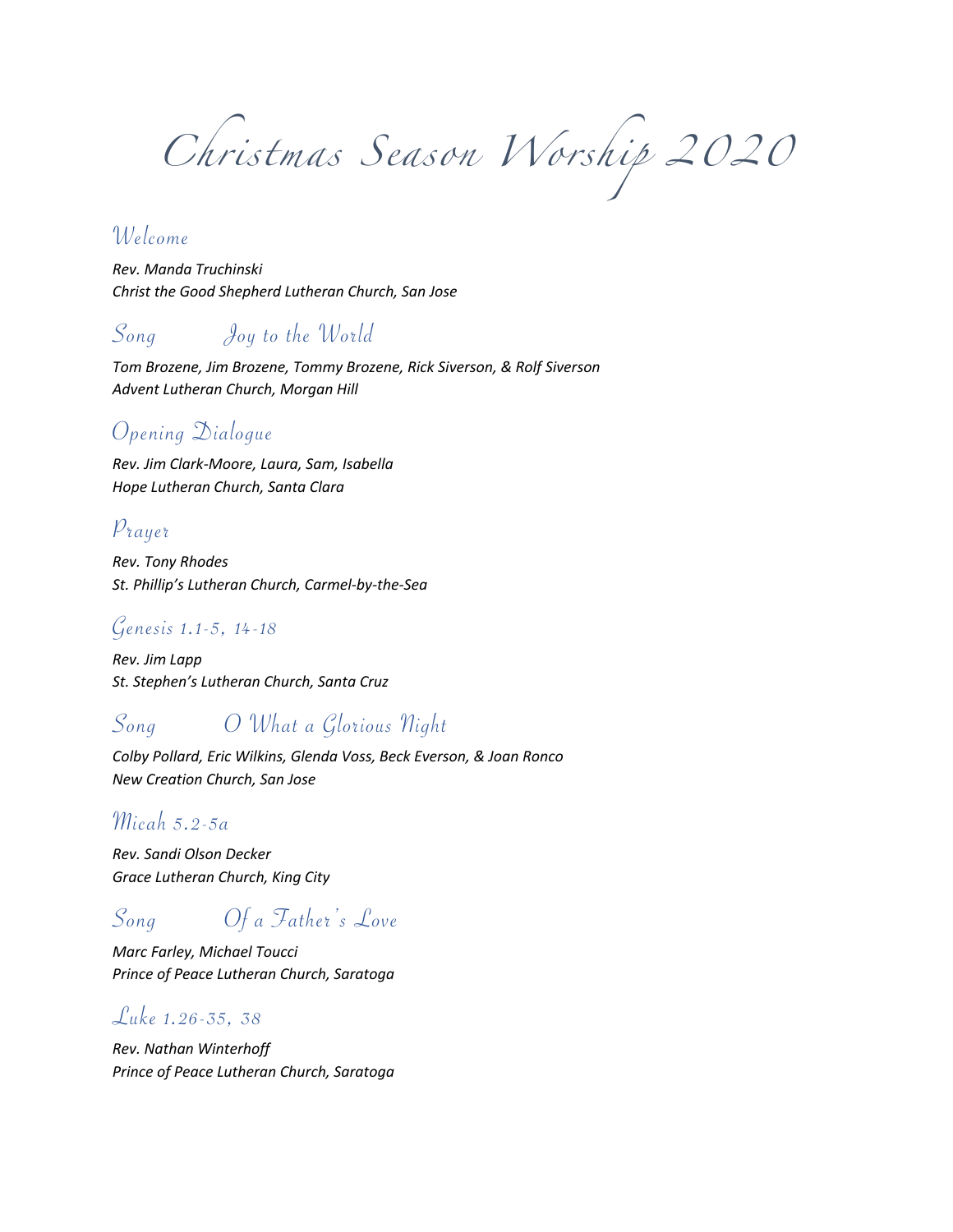# Song I Wonder as I Wander

*Rev. Jim Lapp St. Stephen's Lutheran Church, Santa Cruz*

#### Matthew 1.18-25

*Rev. Cristina Beauchamin New Creation Church, San Jose*

# Song What a Wonderful Child

*Adrian Johnson, Bob Johnson, & Desma Johnson St. Timothy Lutheran Church, Monterey*

### Luke 2.8-20

*Rev. Dale Sollom-Brotherton Christ Lutheran Church, Aptos*

## Song What Child is This

*Sharon & Rich Casey, Wendy Crawford, Karen Jernigan, & Ruth the dog Grace Lutheran Church, King City*

### Matthew 2.1-11

*Rev. Anita Warner Advent Lutheran Church, Morgan Hill*

## Song We Three Kings

*Keynote Vocal Group Christ the Good Shepherd Lutheran Church, San Jose*

### John 1.1-14

*Rev. Clark Brown St. Timothy Lutheran Church, Monterey*

# Song In the Bleak Midwinter

*John & Kathy Hopkins Advent Lutheran Church, Morgan Hill*

### Prayer

*Rev. Jared Oluoch Christ Community Multicultural Ministry, San Jose*